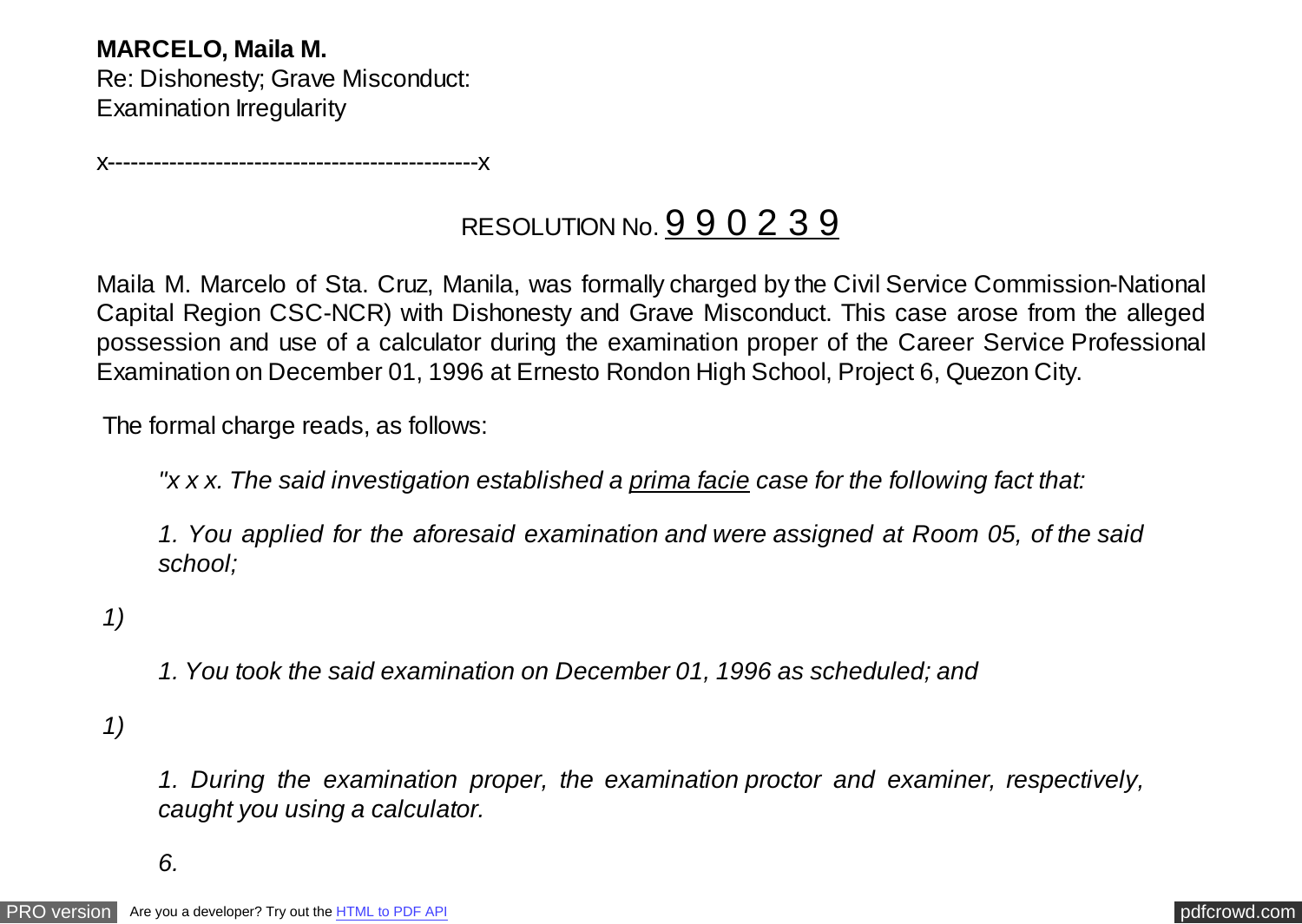*"Considering that using calculators during Civil Service Examinations constitute the administrative offenses of Dishonesty and Grave Misconduct, therefore, you should be charged accordingly."*

Respondent was directed to submit her answer to the formal charge within five (5) days from receipt thereof. In a letter dated February 5, 1997, the Respondent stated, as follows:

*"I received your letter address (sic) to me charging me of dishonesty. I'am (sic) very sorry sir, that I committed as (sic) honest mistake in the first place this is the first time that I participated such examination and secondly I never know of any rules and regulation regarding this please reconsedered (sic) your stand regarding this Sir. Thank's"*

Marcelo, M../p2

x------------------x

A formal investigation of the case was scheduled on October 15, 1997 at the CSC-NCR Office and respondent was given due notice. Respondent failed to appear during the scheduled date despite said notice. Hence, the hearing of the case proceeded **ex parte.** She was again notified of the subsequent hearings set for the case but she again did not appear. Therefore, she was considered to have waived her right to cross-examine the witnesses for the prosecution and to present evidence on her behalf pursuant to Section 13 of the Uniform Rules of Procedure in the Conduct of Administrative Investigations.

The documentary evidence submitted to support the cases against the respondent are the following:

1. A handwritten statement, dated December 01, 1996, signed by the respondent, which reads as follows: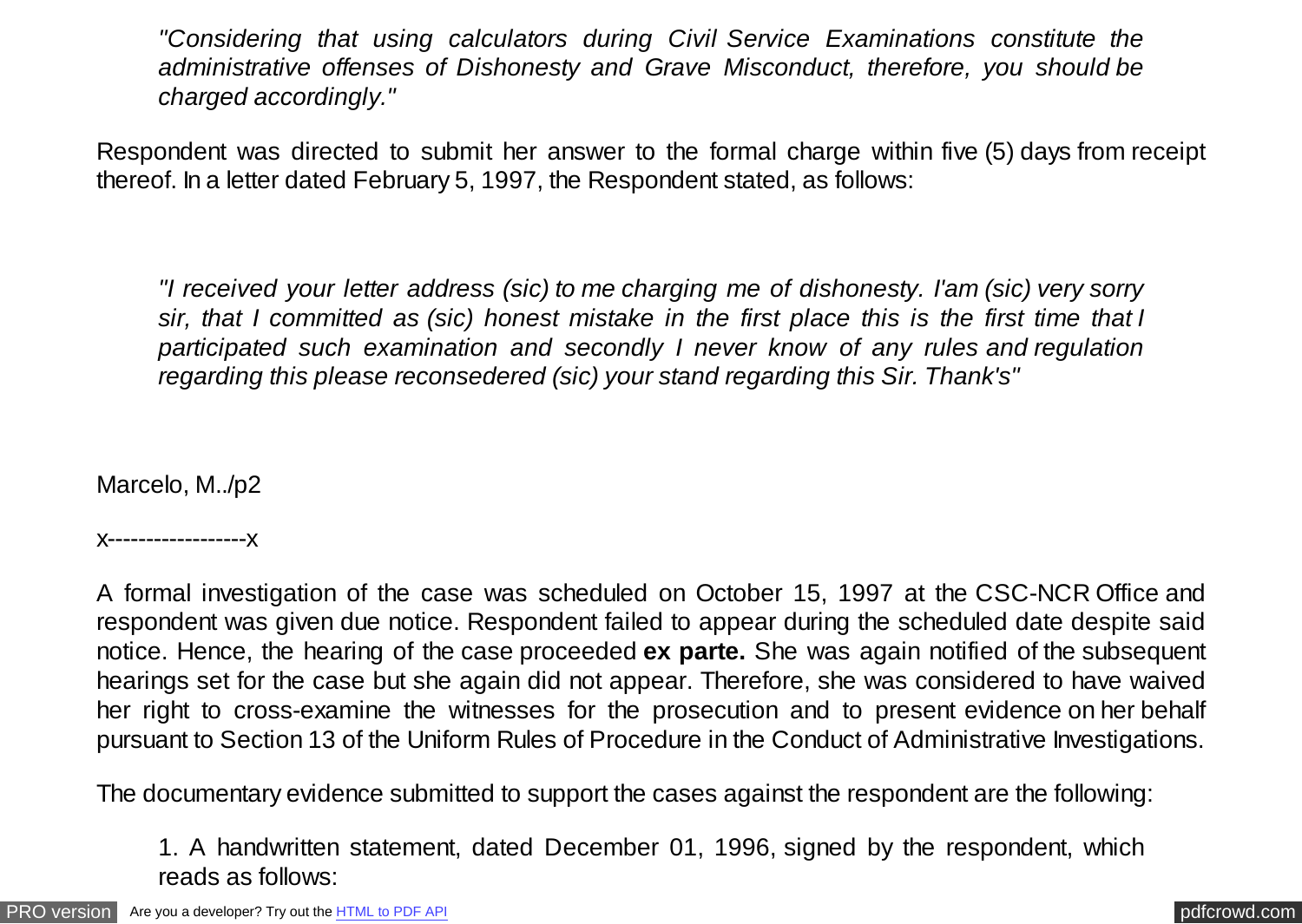*"I, Maila M. Marcelo of 629 LPI Bldg. T. Mapua St., Sta. Cruz, Manila. I use the calculator start number 151 up to 155, they the structorn (sic) she talked me why to use the calculator. That my first timer examination. I sorry"*

2. Picture Seat Plan (Exhibit "A") to prove that the respondent took the December 01, 1996 Career Service Professional Examination at E. Rondon High School.

1)

2. Picture of the respondent as appearing in the PSP (Exhibit "A - 1"), likewise to prove that the respondent actually took the aforementioned examination.

1)

2. Signature of the respondent appearing in the PSP (Exhibit "A -2") which was presented for the same purpose as aforementioned.

1)

2. Remarks written in the PSP which read: "Exam. No. 261359 Maila M. Marcelo was caught using Casio calculator. SE confiscated same." (Exhibit "A - 3") to prove that respondent was caught using a calculator during the examination.

3.

Marcelo, M../p3

x------------------x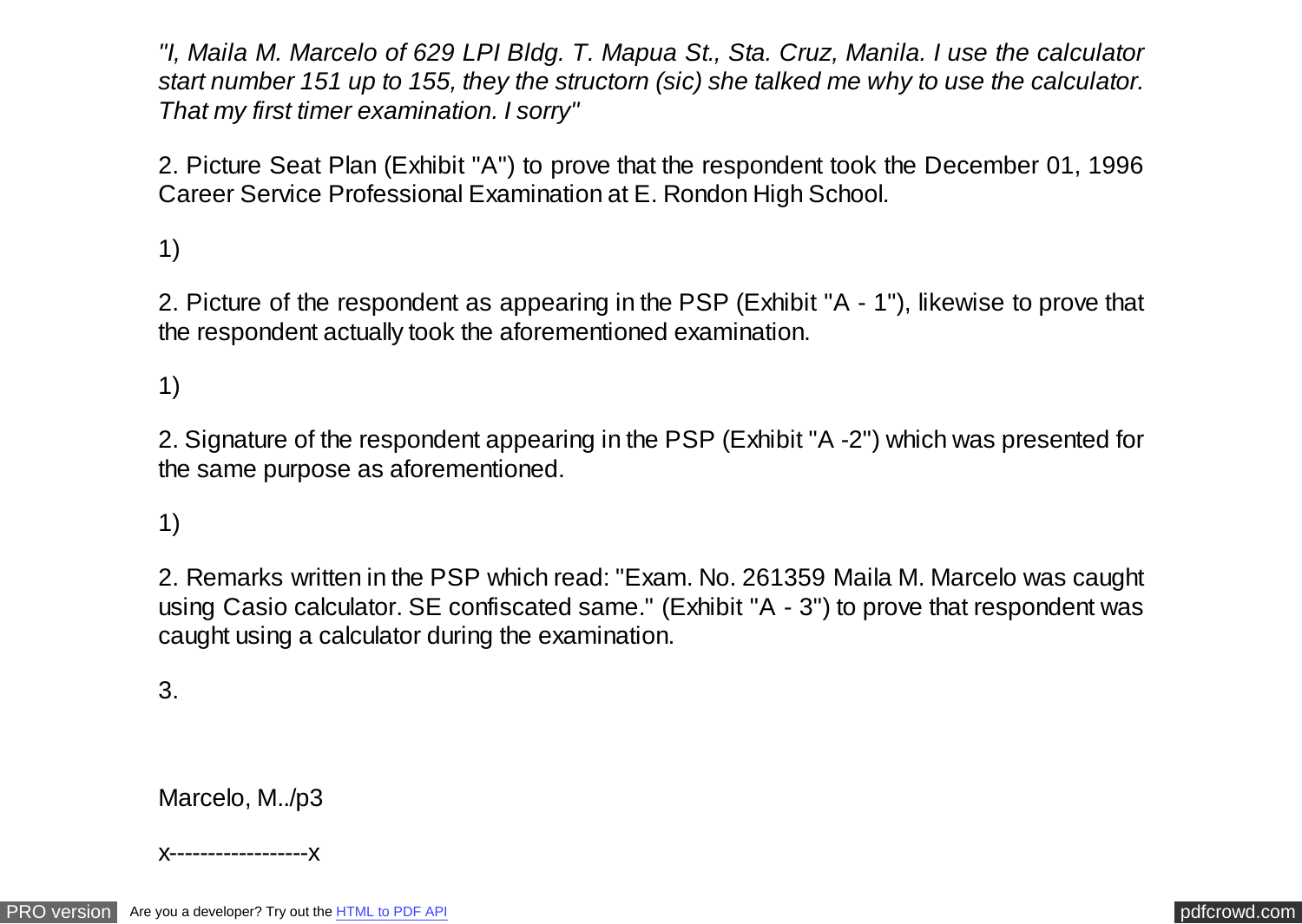The following witnesses were also presented:

1. Ms. Helen C. Dultra, the designated Room Examiner/Proctor, who testified that an examinee with the name Ms. Maila M. Marcelo took the said examination as appearing in the Picture Seat Plan and the Examination Attendance Sheet.

2. Ms. Roma Gamuyao, designated Supervising Examiner, who testified that Examinee No. 261359 with the name Maila Marcelo was caught using a calculator during the said examination.

After a careful perusal of the records, the Commission finds substantial evidence to hold respondent Maila M. Marcelo guilty of Dishonesty and Grave Misconduct.

On the Examiner's Manual for the Career Service Examination for Professionals/Subprofessionals, room examiners are given the following instructions for the Admission of Examinees:

*"5. Direct examinees to clear their chairs/tables of their personal belongings, including calculators, books and all other written or printed matter. Examinees are not allowed to use calculators or reference materials during the examination. Examinees who have WACTH CALCULATORS must not use/wear them during the examination." (Underscoring supplied)*

Based on the afore-quoted instructions, the possession and use of a calculator during the examination is prohibited. The use thereof is tantamount to using reference materials.

Moreover, the WHEREAS Clause in **CSC Resolution 98-1109 dated May 19, 1998** provides as follows:

"*WHEREAS, the Commission, in the conduct of said examination has noted that examinees resort to the use of answer key, crib sheet, codigo or similar materials containing answers to the civil service examination. The said examinees, caught in*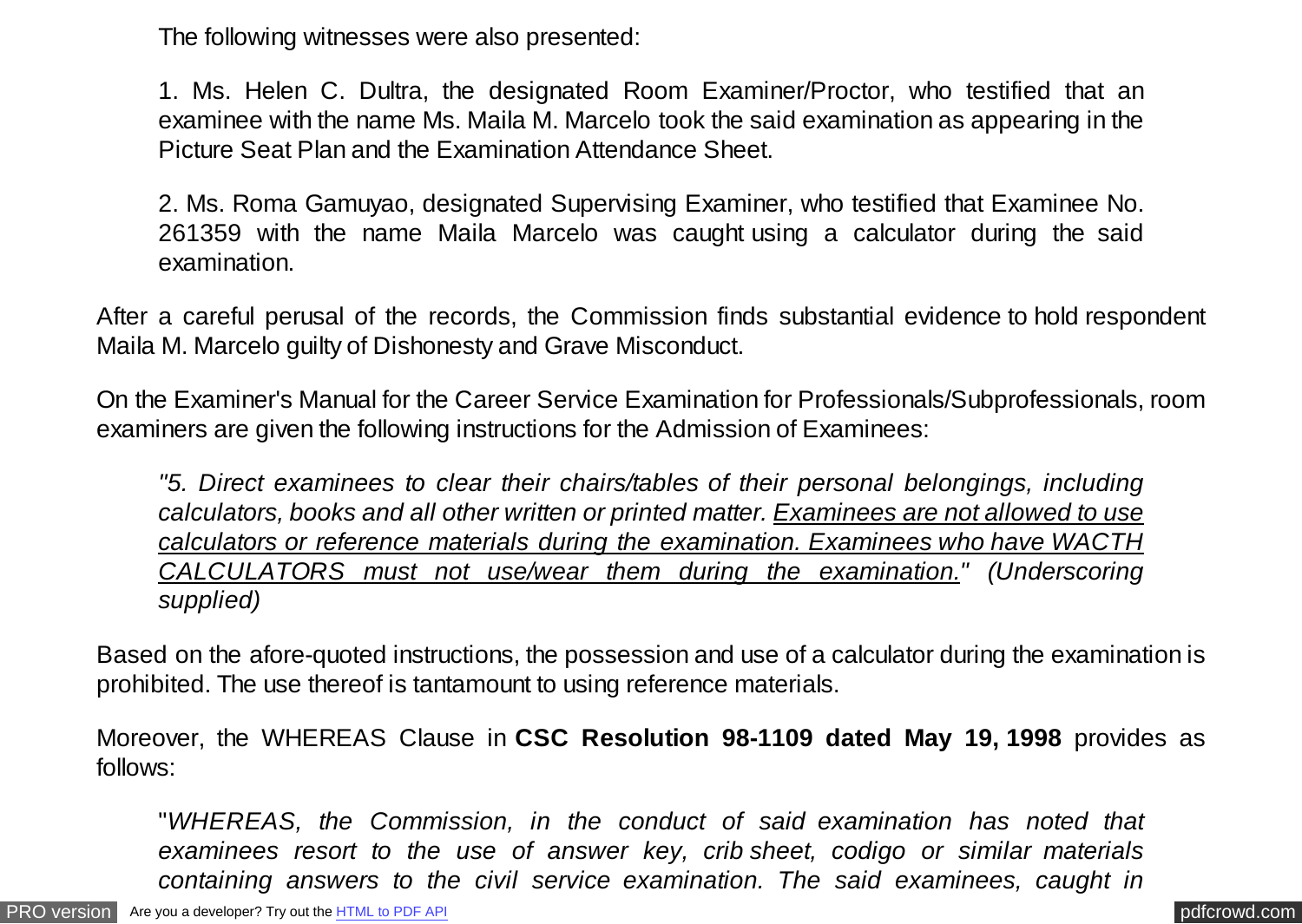*possession of said answer key, among others, before or during said examinations were subsequently charged with Dishonesty (Examination Irregularity through Cheating) with the corresponding penalty of dismissal from the service;" (italics supplied)*

Marcelo, M../p4

x------------------x

The phrase "similar materials", as stated in the above-quoted resolution, is construed to include calculators and any other electronic gadget or device with or without memory bank which could provide answers to questions in Civil Service Examinations. This is so because the said examination contains mathematical problems and other items which need computations. Used in the proper way, said devices "contain answer to the civil service examination". Hence, examinees using them shall have undue advantage over those who do not.

The Commission finds the respondent's contention that she does not know any rule or regulation prohibiting the use of calculator, without merit. As provided in the Examiner's Manual, room examiners are specifically instructed to read aloud the following rules for taking the test:

*" x x x*

*"3. Work on your own. Do not communicate with your seatmates, nor use any aids like books, dictionaries, calculators, etc. in answering the questions. Anybody who is caught violating this rule will be disqualified from taking this test and other future Civil Service Examinations."*

As a standard operation procedure in test administration, room Examiners read the above-quoted rules within the hearing distance of the examinees. In the absence of evidence to the contrary, public function is presumed to have been regularly performed. Hence, respondent's claim of innocence is not at all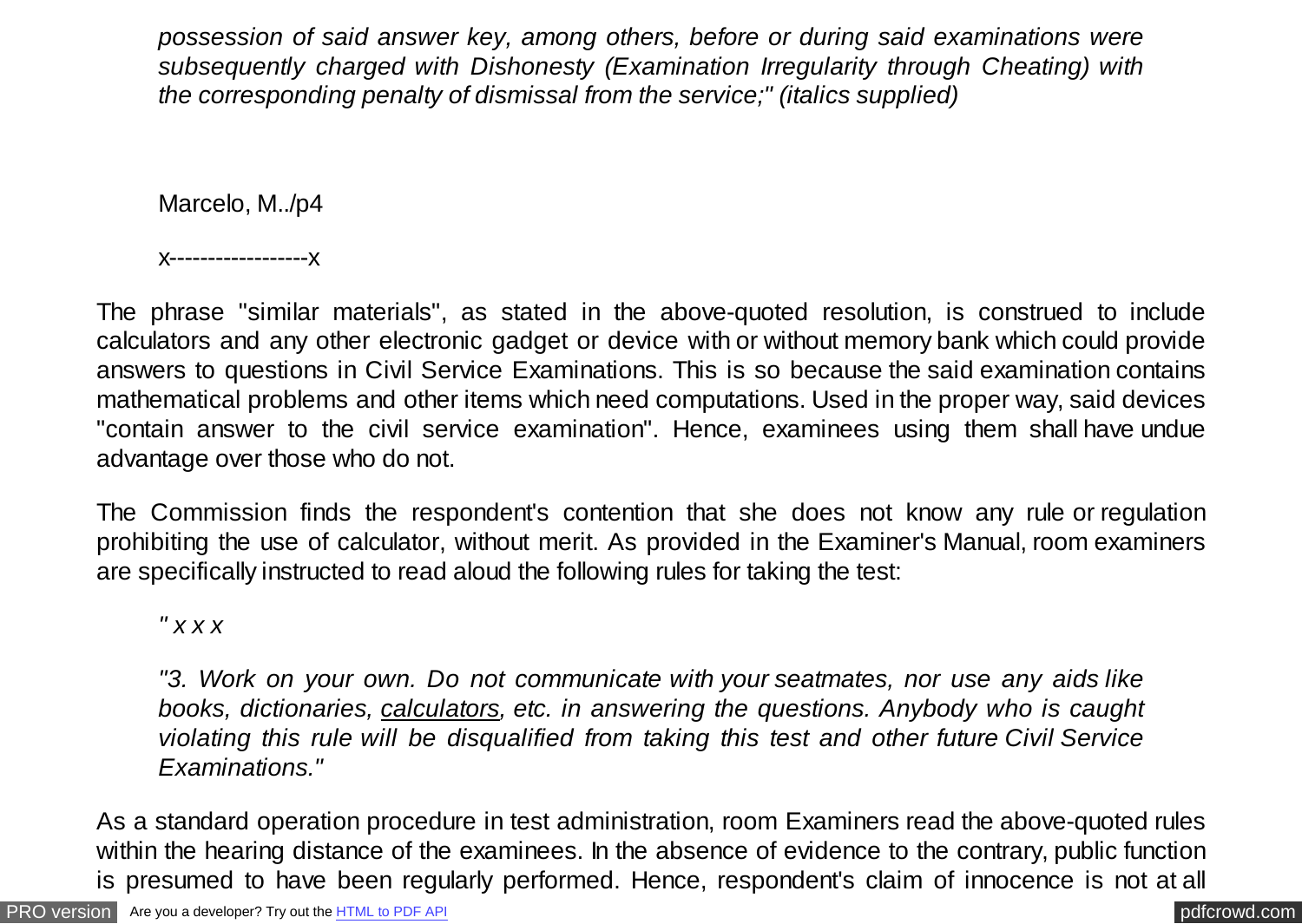believable.

The Commission also gives credence to the admission of the respondent herself (handwritten statement dated December 01, 1996 and letter dated February 5, 1997). Interestingly, the respondent never denied the contents of the said confessions. Neither did she allege that she was forced to make such confessions. In **People vs. Montiero, (246 SCRA 786)**, the Supreme Court ruled as follows:

*"We reiterate the rule that a confession constitutes evidence of high order since it is supported by the strong presumption that no person of normal mind would deliberately and knowingly confess to a crime unless prompted by truth and his conscience. It is admissible until the accused successfully proves that it was given as a result of violence, intimidation, threat, or promise of a reward or leniency."*

Marcelo, M../p5

x------------------x

**WHEREFORE**, Maila M. Marcelo is hereby found guilty of Dishonesty. Accordingly, she is meted out the penalty of dismissal from the service including all its accessory penalties. Since the respondent is not in the government service, the penalty of dismissal is deemed implemented. She is also perpetually barred from entering the government and from taking any civil service examination in the future.

Quezon City, Jan 21, 1999